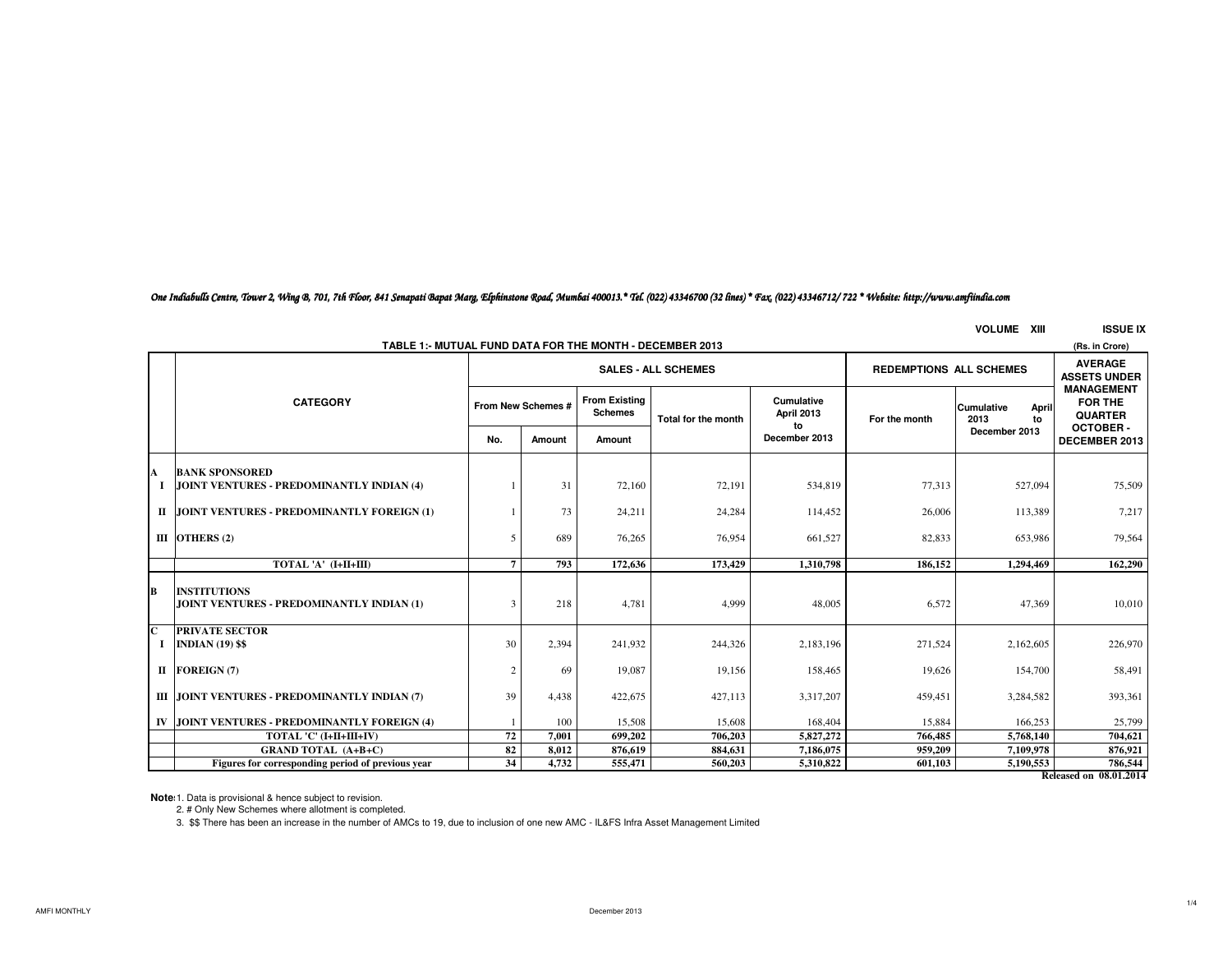|                                                   |                          |        | 2.1 *NEW SCHEMES LAUNCHED (ALLOTMENT COMPLETED) |        |                          |        |                      |        |
|---------------------------------------------------|--------------------------|--------|-------------------------------------------------|--------|--------------------------|--------|----------------------|--------|
|                                                   | Open End                 |        | <b>Close End</b>                                |        | <b>Interval Fund</b>     |        | <b>TOTAL</b>         |        |
|                                                   | <b>No.of Schemes</b>     | Amount | <b>No.of Schemes</b>                            | Amount | <b>No.of Schemes</b>     | Amount | <b>No.of Schemes</b> | Amount |
| <b>INCOME</b>                                     | ۰                        | ۰      | 74                                              | 6,776  | $\overline{\phantom{a}}$ |        | 74                   | 6,776  |
| <b>INFRASTRUCTURE DEBT FUND</b>                   |                          |        |                                                 | 375    |                          |        |                      | 375    |
| <b>EQUITY</b>                                     | c                        | 222    |                                                 | 627    |                          |        |                      | 849    |
| <b>BALANCED</b>                                   |                          |        |                                                 |        |                          |        |                      |        |
| <b>LIQUID/MONEY MARKET</b>                        | $\overline{\phantom{a}}$ |        | $\overline{\phantom{0}}$                        |        |                          |        |                      |        |
| <b>GILT</b>                                       |                          |        | $\overline{a}$                                  |        |                          |        |                      |        |
| <b>IELSS - EQUITY</b>                             |                          |        |                                                 |        |                          |        |                      |        |
| <b>GOLD ETF</b>                                   |                          |        | $\overline{\phantom{0}}$                        |        |                          |        |                      |        |
| <b>OTHER ETFS</b>                                 |                          |        | $\overline{\phantom{0}}$                        |        |                          |        |                      |        |
| <b>FUND OF FUNDS INVESTING</b><br><b>OVERSEAS</b> |                          | 12     | $\overline{\phantom{0}}$                        |        |                          |        |                      | 12     |
| <b>TOTAL</b>                                      |                          | 234    | 79                                              | 7.778  |                          |        | 82                   | 8,012  |

(Rs. in Crore)

## **TABLE 2:- SALES DURING THE MONTH OF DECEMBER 2013 - TYPE AND CATEGORY WISE**

#### **\*NEW SCHEMES LAUNCHED : OPEN END EQUITY : OPEN END FOF OVERSEAS :CLOSE END INCOME :CLOSE END INFRASTRUCTURE DEBT FUND : CLOSE END EQUITY:**ICICI Prudential Value Fund - Series 2 and Reliance Close Ended Equity Fund - Series AAxis Fixed Term Plan - Series 43 (511 days) and Series 44 (91 days), Baroda Pioneer FMP - Series J (366 Days), Birla Sun Life Fixed Term Plan - Series JD (91 days), Series<br>JE (368 days), Series JG (368 days), Series JJ (36 17, DSP BlackRock FMP - Series 129 - 12M and Series 130 - 12M, DWS Fixed Maturity Plan Series - 43 and DWS Hybrid Fixed Term Fund Series - 19, HDFC FMP 369D December 2013 (1) - Series 29, 371D December 2013 (1) - Series 28, 371D December <sup>2013</sup> (2) - Series 29, 372D December <sup>2013</sup> (1) - Series 29, 372D December <sup>2013</sup> (2) - Series 29, 504D December 2013 (1) - Series 29, 531D December 2013 (1) - Series 29 and 540D December 2013 (1) - Series 28, ICICI Prudential Capital Protection Oriented Fund IV - Plan G - 60 Months Plan and Plan H - 36 Months Plan, ICICI Prudential Fixed Maturity Plan - Series <sup>71</sup> - 1095 Days Plan O, 367 Days Plan G, 368 Days Plan K, 369 Days Plan F, 371 Days Plan M, 480 Days Plan L and 505 Days Plan H, ICICI Prudential Multiple Yield Fund - Series 5 - 1100 Days Plan B, IDBI FMP Series III 494 Days (December 2013) - O, IDFC FTP 50, 51, 52, 54, 57 and 59, Kotak FMP Series 128 Direct Plan and Non Direct Plan, Series 129 Direct Plan and Non Direct Plan and Series 131 Direct Plan and Non Direct Plan, L&T FMP - Series IX - Plan H and Plan <sup>J</sup> and Series <sup>X</sup> - Plan A, LIC Nomura MF Capital Protection Oriented Fund Series 1, LIC Nomura MF FMP <sup>72</sup> and 73, Principal Pnb Fixed Maturity Plan - Series B10-476 Days, Reliance Dual Advantage Fixed Tenure Fund - IV - Plan E, Reliance Fixed Horizon Fund - XXV -Series 5, Series 6, Series 7, Series 8, Series 9, Series 11 and Series 12, Religare Invesco Fixed Maturity Plan - Series 22 - Plan A (368 Days), Sundaram Fixed Term Plan - ES,<br>Sundaram Hybrid Fund Series D, TATA Fixed Matu Pinebridge India - US Equity FundBirla Sun Life Banking and Financial Services Fund and Pramerica Midcap Opportunities Fund IL&FS Infrastructure Debt Fund Series 1-A, B and C

#### **2.2 EXISTING SCHEMES**

|                                                   |                          | Open End                 | <b>Close End</b>         |                          | <b>Interval Fund</b>     |        | <b>TOTAL</b>         |         |
|---------------------------------------------------|--------------------------|--------------------------|--------------------------|--------------------------|--------------------------|--------|----------------------|---------|
|                                                   | <b>No.of Schemes</b>     | Amount                   | <b>No.of Schemes</b>     | Amount                   | <b>No.of Schemes</b>     | Amount | <b>No.of Schemes</b> | Amount  |
| <b>INCOME</b>                                     | 248                      | 22.864                   | 498                      | 631                      | 62                       | 134    | 808                  | 23.629  |
| <b>INFRASTRUCTURE DEBT FUND</b>                   | $\overline{\phantom{a}}$ | $\overline{\phantom{a}}$ | $\overline{\phantom{0}}$ | $\overline{\phantom{0}}$ | $\overline{\phantom{0}}$ | ۰.     |                      |         |
| <b>EQUITY</b>                                     | 285                      | 4,452                    | 11                       | $\overline{\phantom{0}}$ |                          |        | 297                  | 4,452   |
| <b>BALANCED</b>                                   | 29                       | 482                      |                          |                          |                          |        | 30                   | 482     |
| <b>LIQUID/MONEY MARKET</b>                        | 54                       | 847.018                  | $\overline{\phantom{0}}$ | ۰                        |                          |        | 54                   | 847,018 |
| <b>GILT</b>                                       | 43                       | 362                      | $\overline{\phantom{0}}$ | ۰                        | $\overline{\phantom{0}}$ | ۰.     | 43                   | 362     |
| <b>ELSS - EQUITY</b>                              | 38                       | 207                      | 16                       |                          | $\overline{\phantom{0}}$ |        | 54                   | 207     |
| <b>GOLD ETF</b>                                   | 14                       |                          | $\overline{\phantom{0}}$ | -                        | $\overline{\phantom{0}}$ |        | 14                   |         |
| <b>OTHER ETFS</b>                                 | 25                       | 349                      |                          |                          |                          | ۰.     | 25                   | 349     |
| <b>FUND OF FUNDS INVESTING</b><br><b>OVERSEAS</b> | 23                       | 119                      | $\overline{\phantom{0}}$ | ۰                        | $\overline{\phantom{0}}$ | ۰.     | 23                   | 119     |
| <b>TOTAL</b>                                      | 759                      | 875.854                  | 526                      | 631                      | 63                       | 134    | 1348                 | 876.619 |

Notes:The change in number of existing schemes is because of the maturity and reclassification of some of the existing schemes.^ Amount mobilised by new plans launched under existing scheme.

**FUND OF FUNDS INVESTING** 

**TOTAL**

#### **No.of Schemes No.of Schemes No.of Schemes No.of Schemes Amount Amount INCOME** 22,864 248 572 7,407 62 134 **30,405 <sup>882</sup> INFRASTRUCTURE DEBT FUND** -- **1 31 375 - 1 - 31 375 <sup>3</sup> EQUITY** 4,674**BALANCED** 482287 | 4,674 | 13 | 627 | 1 | 1 | 301 | 5,301 29 482 1 - - - - - 30 30 482 **LIQUID/MONEY MARKET**  $\begin{array}{|c|c|c|c|c|}\n\hline\n\textbf{GILT} & & & 847,018 \\
\hline\n\textbf{GILT} & & & 362 \\
\hline\n\end{array}$  54 - - - - **847,018 <sup>54</sup> GILT** 362 43 - - - -**<sup>362</sup> <sup>43</sup> ELSS - EQUITY** 207 38 16 - - -**<sup>207</sup> <sup>54</sup> GOLD ETF** 14 14 - - - -**<sup>1</sup> <sup>14</sup> OTHER ETFs** 349 25 - 349 - **1** - 1 - 1 - 1 - 25 - 349 **Open End Close End**Amount **Amount**<br>572 **Amount**<br>7,407 **Interval Fund**Amount **TOTAL2.3 TOTAL OF ALL SCHEMES**

**OVERSEAS**<sup>131</sup> 24 - - - -**<sup>131</sup> <sup>24</sup>**

**<sup>762</sup> 876,088 <sup>605</sup> 8,409 134 63 1430 884,631**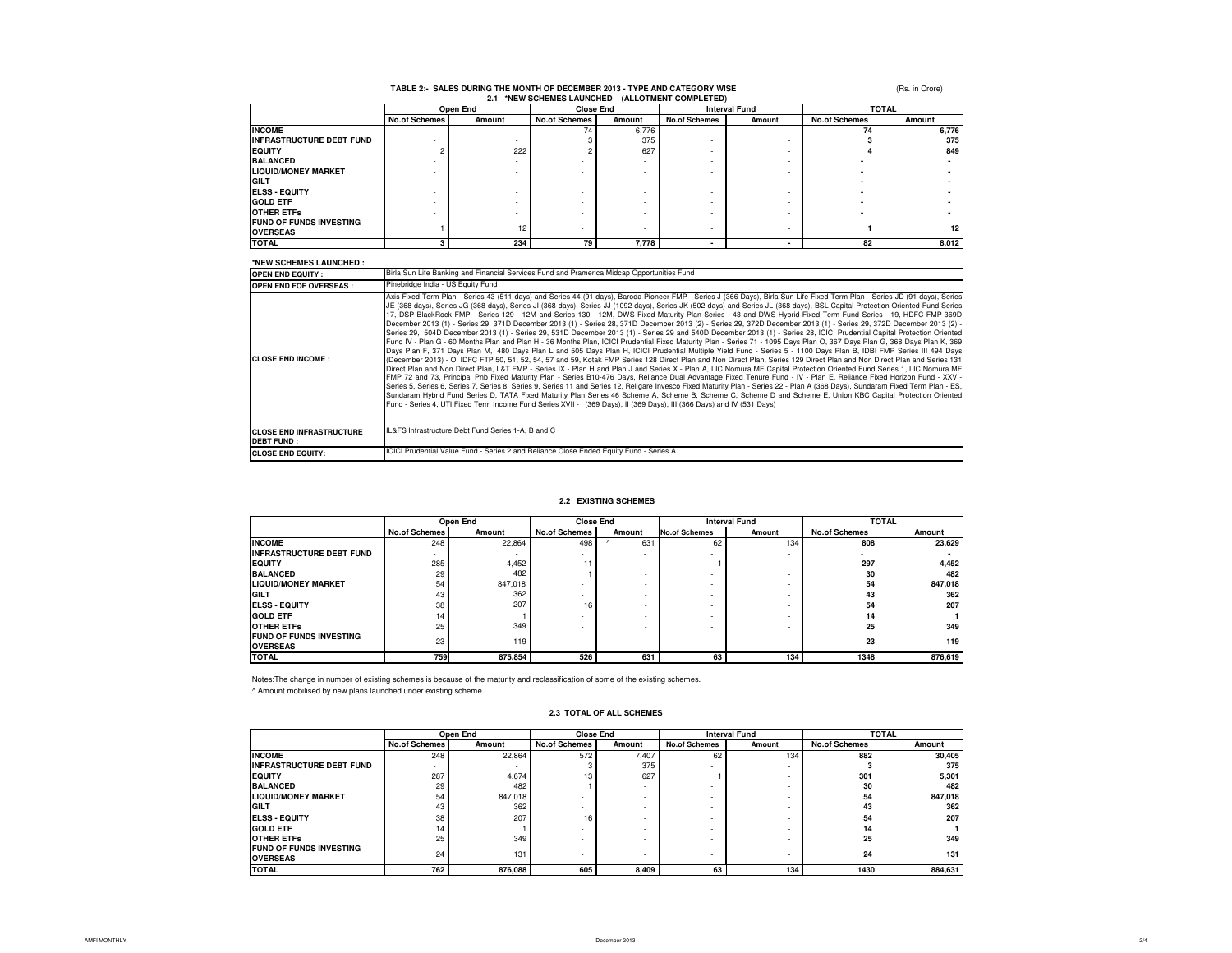#### **Table 3:-**

#### **REDEMPTIONS / REPURCHASES DURING THE MONTH OF DECEMBER 2013**

| <b>CATEGORY &amp; TYPE WISE</b><br>(Rs. in Crore) |          |                  |                      |              |                                         |                                                                       |                                                                        |  |  |  |
|---------------------------------------------------|----------|------------------|----------------------|--------------|-----------------------------------------|-----------------------------------------------------------------------|------------------------------------------------------------------------|--|--|--|
|                                                   | Open End | <b>Close End</b> | <b>Interval Fund</b> | <b>TOTAL</b> | Net Inflow / (Outflow)<br>For the Month | Net Inflow / (Outflow)<br>For the Year to Date<br><b>Current Year</b> | Net Inflow / (Outflow)<br>For the Year to Date<br><b>Previous Year</b> |  |  |  |
| <b>INCOME</b>                                     | 32,648   | 5,625            | 1,086                | 39,359       | (8,954)                                 | 13,847                                                                | 69,853                                                                 |  |  |  |
| INFRASTRUCTURE DEBT FUND                          |          |                  |                      |              | 375                                     | 375                                                                   |                                                                        |  |  |  |
| <b>EQUITY</b>                                     | 4,242    | ۰.               |                      | 4,242        | 1,059                                   | (6, 593)                                                              | (10, 816)                                                              |  |  |  |
| <b>BALANCED</b>                                   | 457      |                  |                      | 457          | 25                                      | (1, 467)                                                              | (119)                                                                  |  |  |  |
| <b>LIQUID/MONEY MARKET</b>                        | 913,331  |                  |                      | 913,331      | (66, 313)                               | 73,588                                                                | 59,508                                                                 |  |  |  |
| <b>GILT</b>                                       | 881      | ۰.               |                      | 881          | (519)                                   | (419)                                                                 | 2,551                                                                  |  |  |  |
| <b>ELSS - EQUITY</b>                              | 378      | 31               |                      | 409          | (202)                                   | (1,748)                                                               | (1,686)                                                                |  |  |  |
| <b>GOLD ETFS</b>                                  | 158      | ۰.               |                      | 158          | (157)                                   | (1,801)                                                               | 1,428                                                                  |  |  |  |
| <b>OTHER ETFS</b>                                 | 318      |                  |                      | 318          | 31                                      | (98)                                                                  | (79)                                                                   |  |  |  |
| FUND OF FUNDS INVESTING<br><b>OVERSEAS</b>        | 54       |                  |                      | 54           | 77                                      | 414                                                                   | (371)                                                                  |  |  |  |
| <b>TOTAL</b>                                      | 952,467  | 5,656            | 1,086                | 959,209      | (74, 578)                               | 76,098                                                                | 120,269                                                                |  |  |  |

**Table 4:-**

### **ASSETS UNDER MANAGEMENT AS ON DECEMBER 31, 2013CATEGORY & TYPE WISE** (Rs. in Crore)

|                                                   | <b>Open End</b> | <b>Close End</b>         | <b>Interval Fund</b> | <b>TOTAL</b> | % to Total |
|---------------------------------------------------|-----------------|--------------------------|----------------------|--------------|------------|
| <b>INCOME</b>                                     | 282,959         | 130,437                  | 11,049               | 424,445      | 52         |
| <b>INFRASTRUCTURE DEBT FUND</b>                   |                 | 375                      | ۰                    | 375          | @          |
| <b>EQUITY</b>                                     | 156,284         | 2,113                    | ۰                    | 158,397      | 19         |
| <b>BALANCED</b>                                   | 16.799          | 14                       | ۰                    | 16,813       |            |
| <b>LIQUID/MONEY MARKET</b>                        | 181,238         | $\overline{\phantom{a}}$ | ۰                    | 181,238      | $22\,$     |
| GILT                                              | 7,495           |                          | ۰                    | 7,495        |            |
| <b>ELSS - EQUITY</b>                              | 22.019          | 2.246                    | ۰                    | 24,265       |            |
| <b>GOLD ETF</b>                                   | 8,784           |                          | ۰                    | 8,784        |            |
| <b>OTHER ETFS</b>                                 | 1,489           |                          | ۰                    | 1,489        | @          |
| <b>FUND OF FUNDS INVESTING</b><br><b>OVERSEAS</b> | 2,539           | $\overline{\phantom{a}}$ | ۰                    | 2.539        | @          |
| <b>TOTAL</b>                                      | 679,606         | 135,185                  | 11,049               | 825,840      | 100        |

**@ Less than 1 %.**

| Table 5:-            |                 | DATA ON FUND OF FUNDS (DOMESTIC) - DECEMBER 2013 | (Rs. In Crore) |                                                             |                                                            |
|----------------------|-----------------|--------------------------------------------------|----------------|-------------------------------------------------------------|------------------------------------------------------------|
|                      | No. of Schemes  | <b>Sales</b>                                     | Redemption     | Assets under<br>Management<br>as on<br>December 31,<br>2013 | Average Assets under<br><b>Management for the</b><br>Month |
| <b>Fund of Funds</b> | 39 <sub>l</sub> | 1201                                             | <b>235</b>     | 5.438                                                       | 5,591                                                      |

#### **Note :**

Fund of Funds is a scheme wherein the assets are invested in the existing schemes of mutual funds and hence, the figures indicated herein are included in tables 1 to 4. Data on fund of funds is given for information only.